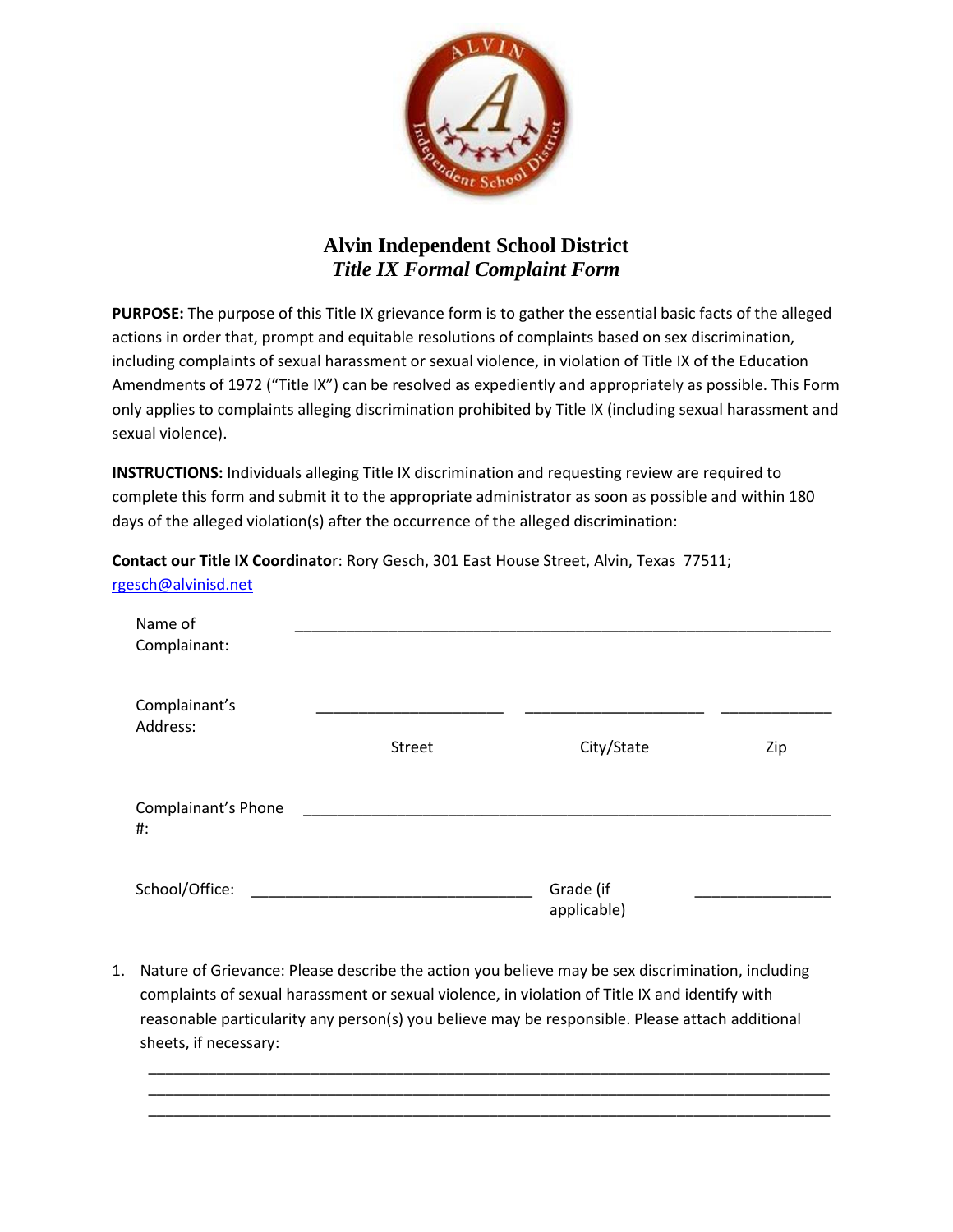2. When did the actions described above occur?

 $\overline{\phantom{a}}$   $\overline{\phantom{a}}$   $\overline{\phantom{a}}$   $\overline{\phantom{a}}$   $\overline{\phantom{a}}$   $\overline{\phantom{a}}$   $\overline{\phantom{a}}$   $\overline{\phantom{a}}$   $\overline{\phantom{a}}$   $\overline{\phantom{a}}$   $\overline{\phantom{a}}$   $\overline{\phantom{a}}$   $\overline{\phantom{a}}$   $\overline{\phantom{a}}$   $\overline{\phantom{a}}$   $\overline{\phantom{a}}$   $\overline{\phantom{a}}$   $\overline{\phantom{a}}$   $\overline{\$ 

 $\overline{\phantom{a}}$ 

 $\overline{\phantom{a}}$ 

- 3. Are there any witnesses to this matter? (Please circle) Yes No If yes, please identify the witnesses:
- 4. Did you discuss this matter with any of the witnesses identified in Item 3? (Please circle) Yes No

If yes, please identify the person(s) to whom you have spoken:

| Name | Date | <b>Method of Communication</b> |
|------|------|--------------------------------|
| Name | Date | <b>Method of Communication</b> |
| Name | Date | <b>Method of Communication</b> |

\_\_\_\_\_\_\_\_\_\_\_\_\_\_\_\_\_\_\_\_\_\_\_\_\_\_\_\_\_\_\_\_\_\_\_\_\_\_\_\_\_\_\_\_\_\_\_\_\_\_\_\_\_\_\_\_\_\_\_\_\_\_\_\_\_\_\_\_\_\_\_\_\_\_\_\_\_\_\_\_

\_\_\_\_\_\_\_\_\_\_\_\_\_\_\_\_\_\_\_\_\_\_\_\_\_\_\_\_\_\_\_\_\_\_\_\_\_\_\_\_\_\_\_\_\_\_\_\_\_\_\_\_\_\_\_\_\_\_\_\_\_\_\_\_\_\_\_\_\_\_\_\_\_\_\_\_\_\_\_\_

\_\_\_\_\_\_\_\_\_\_\_\_\_\_\_\_\_\_\_\_\_\_\_\_\_\_\_\_\_\_\_\_\_\_\_\_\_\_\_\_\_\_\_\_\_\_\_\_\_\_\_\_\_\_\_\_\_\_\_\_\_\_\_\_\_\_\_\_\_\_\_\_\_\_\_\_\_\_\_\_

\_\_\_\_\_\_\_\_\_\_\_\_\_\_\_\_\_\_\_\_\_\_\_\_\_\_\_\_\_\_\_\_\_\_\_\_\_\_\_\_\_\_\_\_\_\_\_\_\_\_\_\_\_\_\_\_\_\_\_\_\_\_\_\_\_\_\_\_\_\_\_\_\_\_\_\_\_\_\_\_

5. Have you spoken to any administrator(s) or other District employee(s) about this matter? (Please circle) Yes No

If yes, please identify the person(s) to whom you have spoken:

| Name | Date | <b>Method of Communication</b> |
|------|------|--------------------------------|
| Name | Date | <b>Method of Communication</b> |
| Name | Date | Method of Communication        |